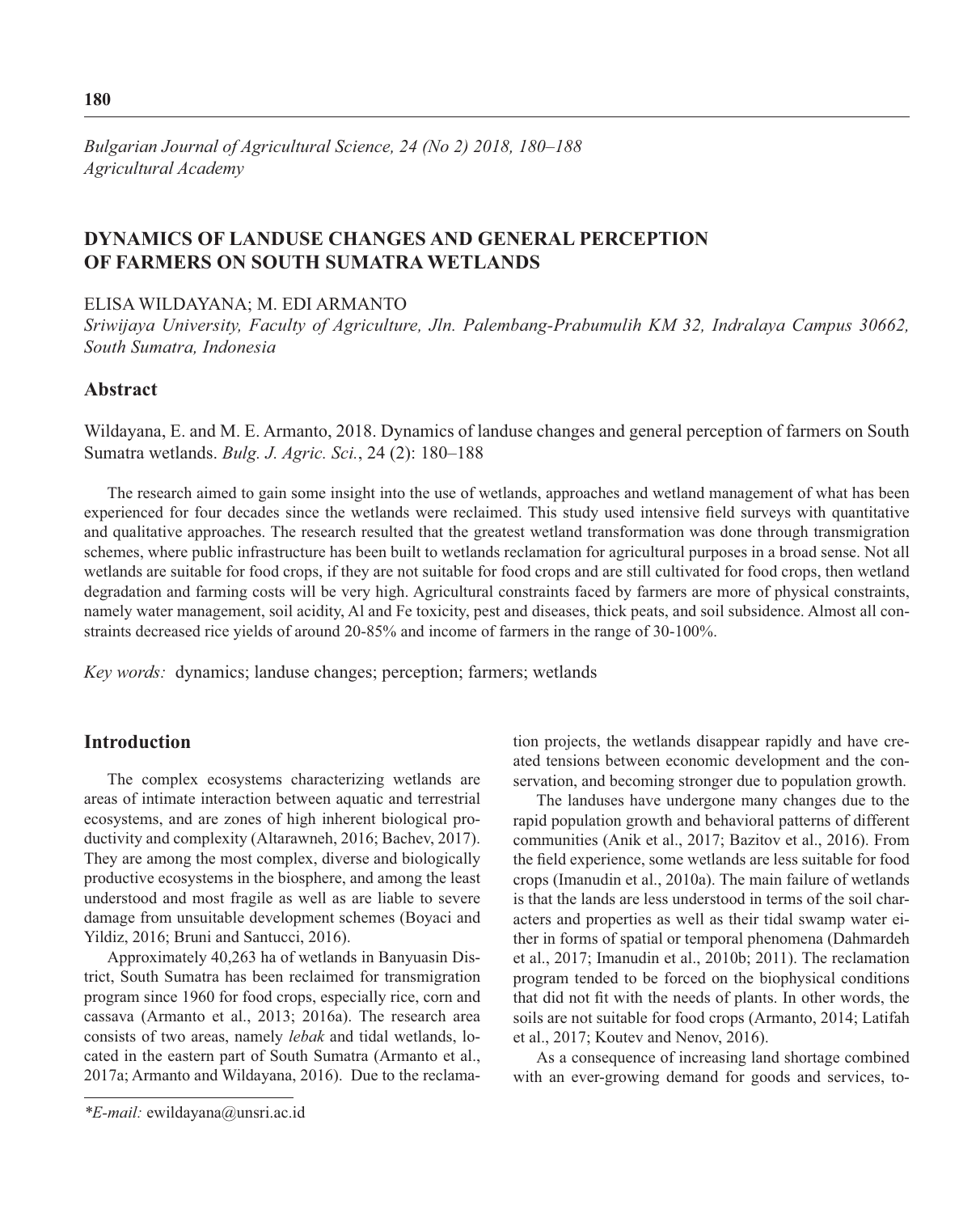gether with national and regional policies, many wetlands (or at best as marginal areas) are becoming the focus of economic and social development schemes (Bagum et al., 2017). The less population of Banyuasin has been increasingly determined by the better economic diversification and social infrastructure of those areas (Firmansyah et al., 2016; Adriani and Wildayana, 2015). Thus it is now widely maintained that the major development problem is the less utilization of natural resources of Banyuasin, a linkage will be effected by differential capital investment and through implementation of the transmigration policy (Armanto et al., 2017b; Wildayana, 2017).

The main problem of developing wetlands for agricultural business is that the water regime condition is fluctuating and often difficult to predict, the hydro topography is diverse and generally not well laid out, especially in shallow groundwater surface and peatlands (Jambor and Gibba, 2017). Utilization of wetlands for agricultural business is generally still not optimized and varies from one region to another (Terziev and Arabska, 2016; Trendov et al., 2017). Under these conditions, the development of wetlands for agricultural business, especially food crops in large scale requires the arrangement of land and water network and the application of technology in accordance with the conditions of the region in order to obtain optimal results (Vasylieva and Pugach, 2017; Verter, 2017; Mitova et al., 2017). In addition to land issues, the wetland development for agriculture also faces various constraints, including socio-economic conditions of society and supporting institutions and infrastructure that are generally not adequate or even not yet exist (Galluzo, 2017a; 2017b; 2017c; Hurmak and Yakubiv, 2017). This is mainly related to land ownership, limited manpower and working capital and ability of farmers to understand the characteristics and technology of land management, provision of production facilities, water and transportation infrastructure and farming, post-harvest and marketing of agricultural products (Sarno et al., 2017; Maroeto et al., 2017).

Investment policies for infrastructure development and new institutions are indispensable for achieving food security and poverty reduction goals (Supriyadi et al., 2017; Sudrajat et al., 2017; Ezihe et al., 2017). With these problems and challenges, this paper aims to gain some insight into the use of wetlands, approaches and wetland management of what has been experienced for four decades since the wetlands were reclaimed (Ferrara, 2017; Dirimanova and Radev, 2017). This needs to be examined as there is often a conflict of interest between economic development and the wetland conservation (Wildayana et al., 2017a; 2017b). By doing this research, we will get some answers to questions about: What lessons can be learnt since wetlands were reclaimed four de-

cades ago; What are the issues and alternatives that can be understood and managed to improve the various alternatives for sustainable utilization and management of wetlands? This paper is useful for reviewing institutions and policies of poverty reduction and food security.

## **Materials and Methods**

The research was conducted in July to December 2017 located in Banyuasin District, South Sumatera Province (Figure 1). This study used intensive field surveys with quantitative and qualitative approaches. Primary data collection was assisted with Landsat imagery interpretations in 1987 and 2016 and several thematic maps (1: 50 000 scale) as well as planimetric calculations. The research was involving various stakeholders (involved in the management and utilization of wetlands) and from relevant policy documents, reports and focus discussions as well as literature review. Respondents were randomly determined in the field using purposive sampling. Interviews with respondents were recorded using open and closed questionnaires. All collected data were analyzed in narrative and tabular forms.

# **Results and Discussions**

The research results and discussion focused on important aspects related to the theme, namely general descriptions of Banyuasin district; wetland transformation through the transmigration scheme; dynamics of land use changes; agricultural constraints based on general perception of farmers; and evaluation of wetlands for development.

#### **General Descriptions of Banyuasin District**

Banyuasin has a land surface of approximately 1 183 300 ha of which around 338 419 ha belong to wetlands (tidal and *lebak* wetlands). Around 197 961 ha (about 58.50%) is under permanent ricefields (consisting of 166 172 ha for tidal wetlands and 31 249 ha for *lebak* wetlands) and the remaining areas of around 140 458 (41.50%) is cultivated for other uses or not cultivated areas. Further, around 65% of agricultural areas in Banyuasin are concentrated on the agriculturally rich wetlands. If we look further at this area, it is striking that wetlands are surrounded by the mainland, some deltas and islands and some little (uninhabited) islands. Therefore the wetlands are characterized by the fact that is 'locked up' by the islands and that the seawater comes in and out through the gap between the islands (Figure 1).

Banyuasin accounts for around 275.00 km (48%) of the South Sumatra's coastline. Some coasts, like the east coast, have population densities of 65 people/km<sup>2</sup> and are among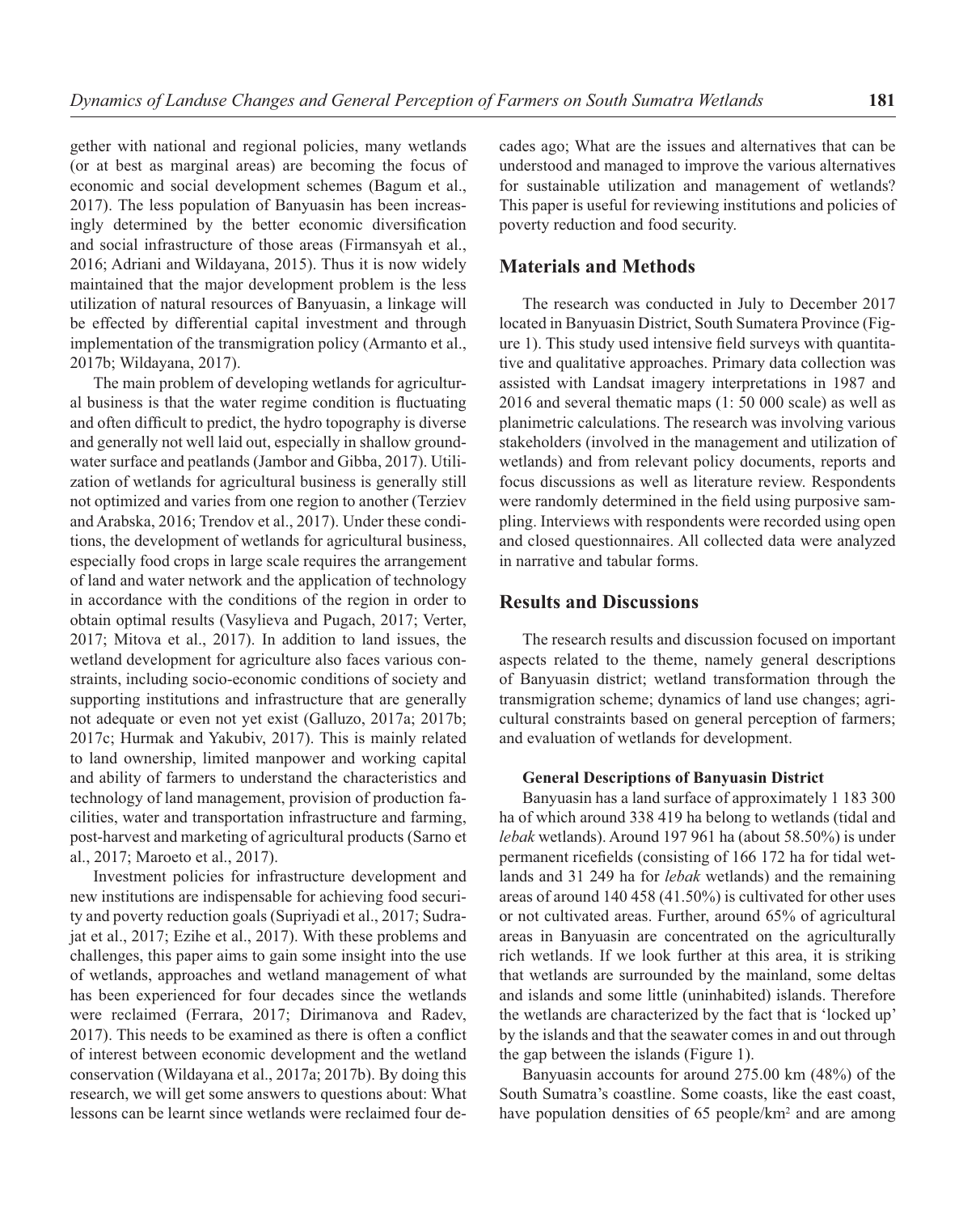

**Fig. 1. Demarcation of South Sumatra Province, Indonesia (***Source***: Google website)** 

the most less populated areas on South Sumatra, whereas others, such as the wetlands of South Sumatra, have around 100-200 people/km2 . Further with a population growing at a rate of 1.44% in a year, Banyuasin belongs to the less populated districts in South Sumatra.

### **Wetland Transformation through the Transmigration Scheme**

Transmigration program was called as an ambitious scheme to relocate large numbers of people. Massive infrastructural investments were now being made to reclaim wetlands to place the transmigrants. Although initially it was seen as a means of reducing population pressure and the associated detriments of landlessness, lack of economic opportunity and the degradation of renewable resources and the environment on the three overcrowded islands, the continued in-migration to Java prompted a revision of the fundamental objectives of transmigration, which is now principally viewed as the promotion of regional development to the sparsely populated.

In addition to satisfying a strategic need for national defense, this would also serve, along with the BIMAS (Agricultural Intensification) program, to both augment the national supply of foodstuffs and raw materials, as well as providing land for the landless. Transmigration schemes are **Table 1**

also used to absorb populations displaced by either natural disasters or by development projects as well as communities that must be resettled to reduce pressures on damaged or fragile watersheds, particularly those upstream of critically important agricultural zones or densely settled areas. Both Government-sponsored schemes to geographically redistribute population, as well as 'spontaneous migration', are officially termed 'transmigration'. The history of agricultural planning for wetlands development is summarized in Table 1.

In Sumatra island, it is estimated around 40 million ha of potentially productive wetlands. Agricultural land, a large percentage of which is tidal wetland, is considered to be available for development, particularly for irrigated rice. The definition, and-therefore the estimates of the area of wetlands, vary considerably, and accurate assessment of their extent and type is severely hampered by a dearth of scientific knowledge about them. Recently it was estimated that there are some 43.5 thousands ha of wetlands in Banyuasin*.*  Further the area of wetlands directly influenced by sea tides.

Despite various changes in program design, the overall scope of the transmigration schemes was large, the Third Five Year Plan (1979-84), for example, aiming to relocate 2.5 million people to some 250 resettlement sites, mostly in Sumatra, Kalimantan and Sulawesi. As one of the major focus for its transmigration projects, since 1968, with the organization of the 'Project for Opening Tidal Wetlands for Rice Production', it had become an integral part of government policy to reclaim areas of tidally influenced peat soils as zones for rice production. So important it had tidal wetlands become in the overall scheme that between 13% and 20% of all transmigrants are now assigned to such areas. However, it was noteworthy that to 1976 some 300,000 ha of tidal wetlands has also been converted to agricultural production by spontaneous migrants, more than double that developed under the Government-sponsored schemes to 1980.

| Year    | Program activity                                                                                                                                                                                                                            |
|---------|---------------------------------------------------------------------------------------------------------------------------------------------------------------------------------------------------------------------------------------------|
| 1968    | FAO Agriculture Land & Water Resource Department established a mission activities with emphasis on Musi river basin in                                                                                                                      |
|         | South Sumatra                                                                                                                                                                                                                               |
| 1969-74 | Public works tidal irrigation project reduced to 500 000 ha over a 5-year period (Repelita I). Actual area opened over this<br>period was 13 198 ha for 7180 transmigrant families and including Delta Upang was developed                  |
| 1974    | By presidential instruction, a plan was developed by the Ministry of Public Works to open 1 000 000 ha of wetlands in 1974-<br>1979 (Repelita II). Survey activities, training and massive equipment purchases were initiated quickly       |
| 1975    | Canal excavation was started in areas adjacent to Repelita I pilot projects                                                                                                                                                                 |
| 1976    | Downward revision of land opening project was to 250 000 ha by 1979                                                                                                                                                                         |
| 1975-76 | Request to World Bank for design and survey assistance resulted in 3.2 million dollar loan for studies on 300,000 ha in Suma-<br>tra; complemented by 3 million dollar hydrological studies and training from government of the Netherlands |

**Agricultural planning for coastal wetlands development**

*Sources:* Government of Republic Indonesia and South Sumatra Government (2017)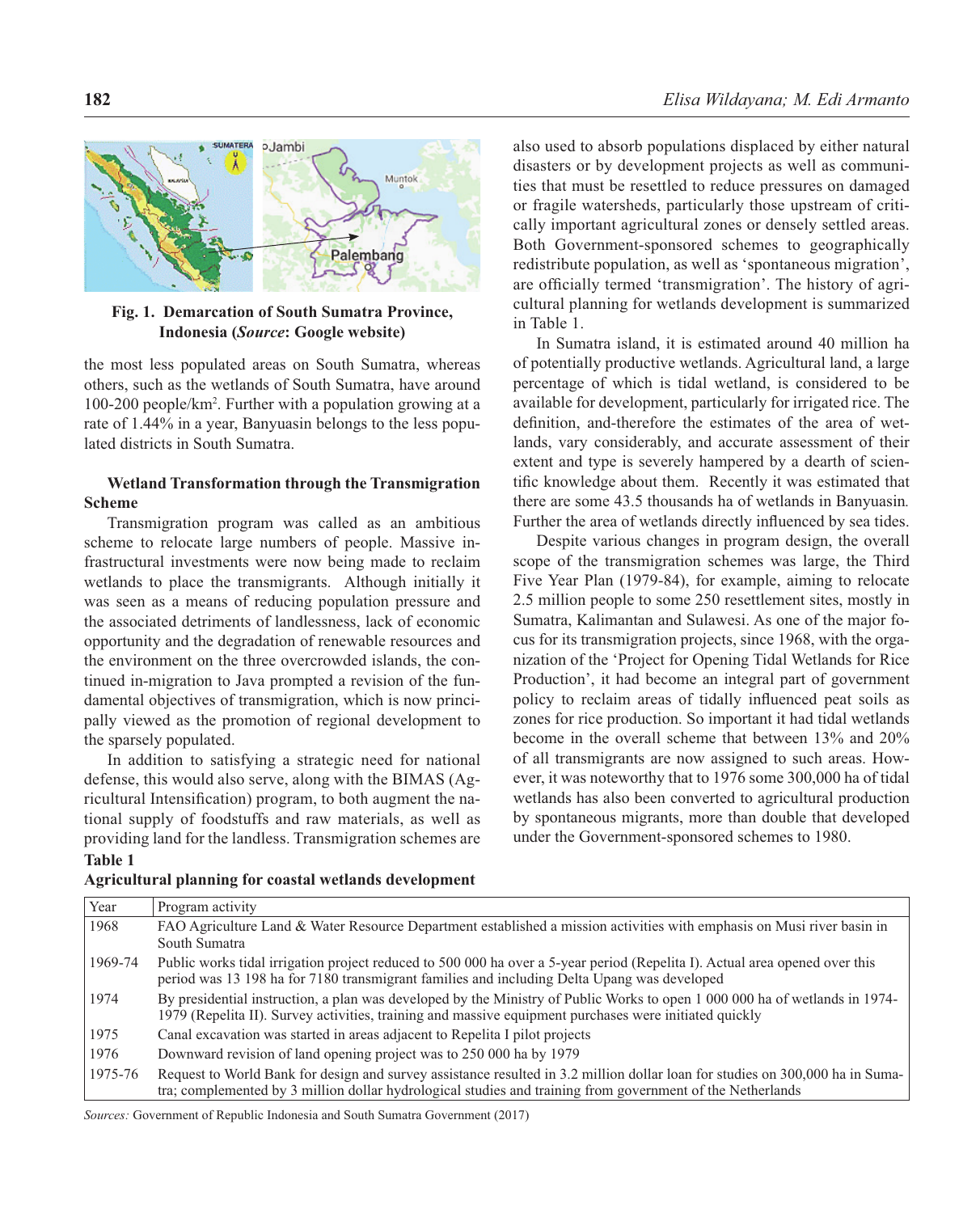During 1970 and 1971 each transmigrant family arriving in the Upang Delta received 2.75 ha of land. Official plans required that 0.25 ha be used for a yard garden area, 0.75 ha for various dry land crops, and 1.75 ha planted to tidally irrigated rice. This has not been adhered to, since many settlers have acquired additional land away from the scheme. Further, since the tidal irrigation system has failed to function as designed, rice production depends almost entirely on rainfall. Hence only a wet-season crop can be taken, and yard garden areas are almost entirely devoted to rice for household subsistence needs.

Land reclamation was started in the 1970s wetlands in Banyuasin have been reclaimed through a transmigration program devoted to rice farming. The area cultivated for rice farming was about 226 518.79 ha (almost 67% of the total wetlands area). Each farmer gets a per capita cultivation area of about 2.00 ha. The average per capita area continues to decline as the population increases as some of the wetlands have been sold by farmers or have been converted to nonfood activities. If such a continuous action is undertaken by farmers and less attention from the government, the amount of rice farming will shrink to 44.42% by 2050. Most of the decrease in ricefields is due to agricultural structural changes, namely ricefields converted to oil palm and rubber plantations or fish ponds. However, most of the losses are caused by industrial and urban expansion and most of these changes occur in coastal and central areas, while the western region is less stable than in cultivated areas.

Since the 1980s, transmigration scheme has been carried out on wetlands and has affected the process of agricultural restructuration, rural industry process, urbanization and economic reforms as well as has led to the decrease of agricultural area. Converting fertile wetlands into non-agricultural uses is a major threat for Banyuasin to produce enough rice as a rice center (rice barn, *lumbung pangan*). The impact of conversion of cultivated land on food security has become a serious issue that needs to get government attention. Satellite image analysis of changes in cultivated areas and agricultural productivity between 1985 and 2010 illustrates a net increase in the cultivation area (approximately 0.95%), which almost offset the decline in productivity (approximately 2.05%). Thus conversion of cultivated land is not necessarily detrimental to food security. Changes in recent cultivation areas also have little adverse effects on food security. The cultivation area has decreased at a surprising rate. Changes in agricultural areas and rice harvesting areas in particular, have occurred across Banyuasin, with implications that vary geographically.

Around the 1980s most of the planned reclamation of wetlands has been completed. However, not all reclamation

areas of wetlands are completely equipped with water management infrastructure, such as water gates; tertiary channels; reliable water management equipment and others. In areas that facility lack of public infrastructure, water and land management faced high constraints, thus consequently farmers have difficulty regulating the precise time of planting and harvesting because the water presence is not in accordance with the needs of the plant growth. As a result that wetland productivity declined and aggravated by pest and disease attacks. It is estimated that at least 25% of reclaimed wetlands areas were experiencing the above-mentioned problems; therefore the daily needs of farmers have to be subsidized by the Government through rice for poor program (*raskin*).

With an average of 2.75-4.00 tons DMG/ha/year (DMG: weight of dry milled grain), transmigrants obtained higher rice yields in the mid-2016 than either the Buginese (2.50- 3.80 tons DMG/ha/year) or the local people (2.50-3.50 tons DMG/ha/year). This, however, does not indicate the relatively greater success of the transmigration scheme, since both the Buginese and the local people undertake many alternative and complementary economic activities which absorb much of their time and capital, whereas the transmigrants are limited almost exclusively to rice production.

#### **Dynamics of Land Use Changes in Banyuasin Districts**

Government-sponsored transmigrants live in official settlements of several hundred families in the center of a former wetlands previously drained and partially deforested by Government contractors. They are given land that having opened up with a drainage infrastructure and excavated by heavy machinery and the forest has been partially felled, sundried and either already removed or made ready for burning by the settlers. Commercially valuable species of vegetation are firstly removed. Part of the assigned land remains to be cleared of timber and scrub by the migrants during the slack period of the agricultural cycle. The first rice crop of such newly opened land may be anticipated in either one or two years. Most official transmigrants are Javanese, Balinese and Sundanese.

Planners have generally assumed that tidally irrigated rice fields in reclaimed wetlands could be eventually double-cropped. But such optimism is partly merited by the evidence. Increasing problems of pest infestation attack, together with the lessons of the long Buginese and Banjarese experience, make it doubtful whether the agricultural system envisaged for use by transmigrants, based exclusively on irrigated rice, will ever be either ecologically or economically viable. Nor will it permit double-cropping. A further constraint is imposed by water shortages in the dry season; a crop-destroying drought is caused by rainfall failure be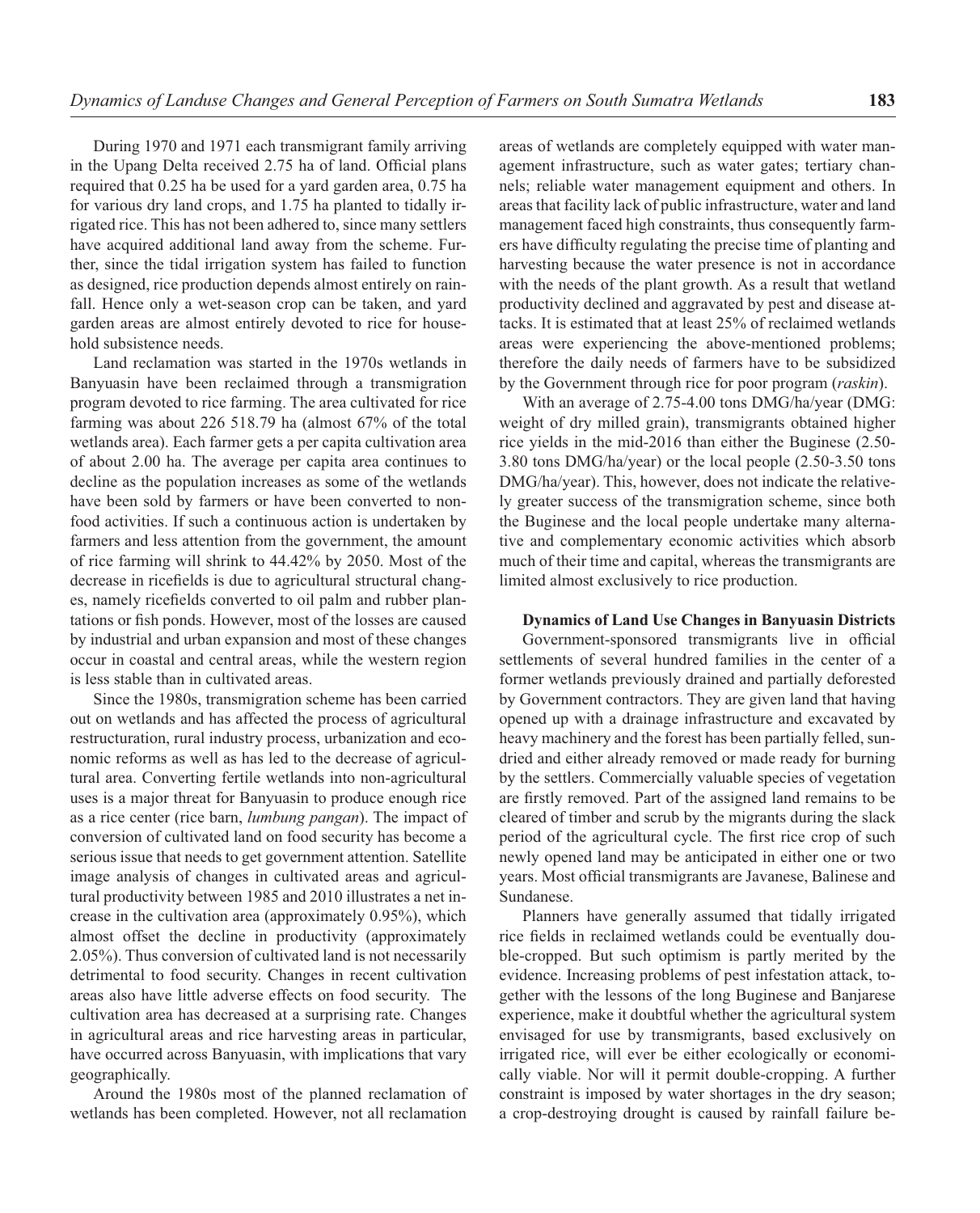ing likely every five years. A comparison of local residents, spontaneous migrants and officially sponsored transmigrants cultivating irrigated rice on reclaimed wetlands is presented in Table 2 and Figure 2.

In several areas of Banyuasin revealed many of the practical problems involved in the effective reclamation of such areas for agricultural use. Compared with rice cultivators on Java, all three groups obtain lower yields per ha and harvest only one annual crop (as opposed to two on Java), and therefore experience far lower economic rates of return per unit area cultivated. Further, they received (2017) an average monthly income of only Rp 2.50-4.80 million/year from all sources (i.e. rice fields plus complementary activities). This was too low to support a household. By the mid-2017 it is likely that incomes will decline owing to decreasing crop yields and the greater probability of crop loss. Production

### **Table 2 Dynamics of landuse changes in Banyuas in wetlands**

costs are probably higher in the reclaimed wetlands than on Java because of greater weed and pest infestation, and the risk of catastrophic flood or drought is greater than on Java. Determinant factors from landuse increased land conversion; landfill for industry/infrastructure; and land reclamation, while decrease of cultivated wetlands because wetlands were converted to build-up area; rural constructions; housing of farmers; forestry, plantation; and land loss/water body.

### **Agricultural Constraints based on General Perception of Farmers**

Tidally influenced peats and wetlands are mostly as dome-shaped interfluvial structures or shallower marine deposits, approximately 50-60% of which have already been developed for rice, coconut and vegetable cultivation by Banjarese or Buginese spontaneous settlers. Based on

| Development                                  | Year of $1960^{\circ}$ |        | Year of $2017b$ |               | Year of $2050^\circ$ |               |
|----------------------------------------------|------------------------|--------|-----------------|---------------|----------------------|---------------|
|                                              | ha                     | $\%$   | ha              | $\frac{0}{0}$ | ha                   | $\frac{0}{0}$ |
| Cultivated wetland increase, converted from: |                        |        |                 |               |                      |               |
| Land reclamation/horticulture                | 0.00                   | 0.00   | 226.519         | 66.93         | 150.326              | 44.42         |
| Landfill for industry/ infrastructure        | 4.701                  | 1.39   | 12.293          | 3.63          | 25.946               | 7.67          |
| Land reclamation                             | 499                    | 0.15   | 3.295           | 0.97          | 5.674                | 1.68          |
| Cultivated wetland decrease, converted to:   |                        |        |                 |               |                      |               |
| Build-up area                                | 7.632                  | 2.26   | 31.338          | 9.26          | 74.448               | 22.00         |
| Rural constructions                          | 3.400                  | 1.00   | 10.293          | 3.04          | 17.396               | 5.14          |
| Local housings                               | 8.100                  | 2.39   | 15.143          | 4.47          | 24.122               | 7.13          |
| Forestry, plantation                         | 310.887                | 91.86  | 32.246          | 9.53          | 30.214               | 8.93          |
| Land loss/water body                         | 3.200                  | 0.95   | 7.293           | 2.16          | 10.293               | 3.04          |
| Total                                        | 338.419                | 100.00 | 338.419         | 100.00        | 338.419              | 100.00        |

*Note:* a/ before transmigration program; b/ existing condition; c/ It was predicted and interpreted on the basis of Banyuasin landuse map (1:250 000 scale), Landsat images 2015 and 2016

*Source:* The field survey results (2017)



A. Cultivated wetland increase



**Fig. 2. Dynamics of landuse changes in Banyuasin wetlands**

B. Cultivated wetland decrease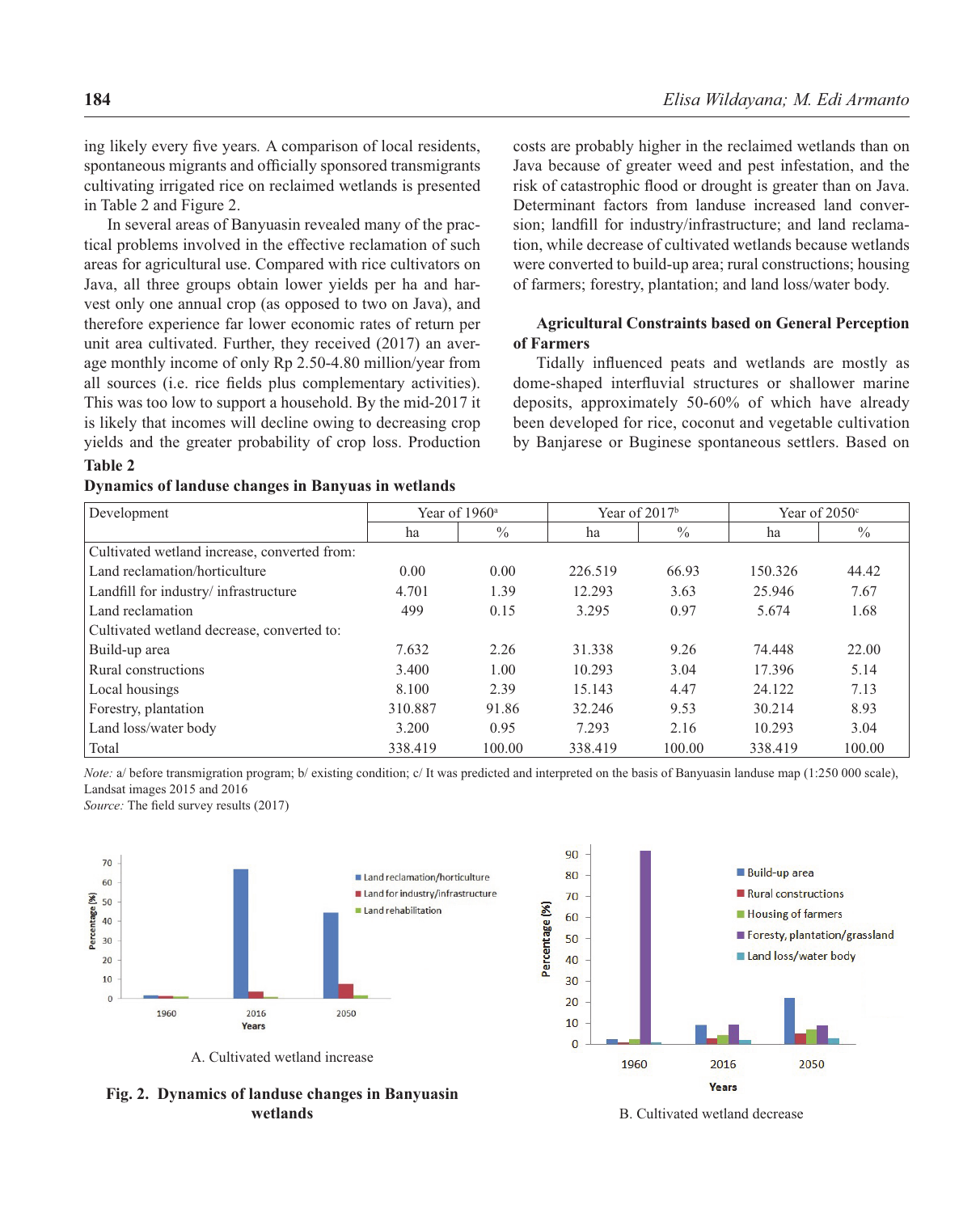survey results on perceptions of farmers, some agricultural constraints faced by farmers in reclaimed wetlands can be summarized in Figure 3. In general, agricultural constraints faced by farmers are more of physical constraints and can be ranked on the basis of constraint importance level (1: very important; 2: important; 3: middle important; 4: little important; 5: less important). Based on the above criteria, water management was classified as very important; soil acidity belongs to important to very important; Al and Fe toxicity and pest and disease are mentioned as little important to important; thick peats belongs to middle to little important; lastly soil subsidence is stated as little to less important.



**Fig. 3. Constraints of wetlands based on general perception of farmers**

#### *Water management*

The main objectives of water management are for controlling floods and droughts, water storage, salinity and water supply in accordance with the needs of plants. In reclaimed tidal wetlands, water management includes drainage and irrigation. Drainage is the single most important factor required to promote suitable conditions for agricultural commodities. However, if drainage is not carefully designed, implemented and managed, it can lead to high rates of peat subsidence as well as to undesirable and irreversible changes in the reclaimed area. As an initial step which is an important step in the development of wetlands, the identification and characterization of the area needs to be done in detail about the biophysical condition of the land, farming system and cropping pattern, potential commodities, institutions and supporting facilities and infrastructures, socio-economy of farmers including their perception and marketing prospects of agricultural commodities.

Based on farmer perception, water management is the first important constraint in wetlands. This means that if the water management problem cannot be controlled, it can be estimated that there will be a loss of rice yield of around 70- 85% and the income of farmers decrease by 100% of average income of farmers. This is because wetlands cannot be cultivated at all and the rice productivity is generally still low, due to low soil fertility, flooding in the rainy season and drought in dry season, as well as pest and disease talks which belong to the important limiting factors.

#### *Soil Acidity*

Typical pH values for wetlands are in range of 3.56-4.01 classified as very acid to acid. In many shallow wetlands are underlain by mineral soils with acid sulphate potential, which on aeration causes acid sulphate conditions and renders them virtually useless for agriculture. The oxidized mineral soils are acid sulphate soils with pH values under 3.00. If such soils are reclaimed both by traditional and modern technologies, then the soils have been abandoned as sleeping wetlands (unproductive soils) because the soils would be extremely difficult to be managed and often too expensive to either leach out or to neutralize excess of acidity over many years effort that may not be economically justifiable when balanced against the risk of crop failure and low yields from treated lands. Even the frequently advocated cultivation of wet rice to reclaim acid sulphate soils is no longer recommended.

Soil acidity is mentioned as the firstly and secondly important limiting factor found in wetlands. If soil acidity cannot be managed properly and in accordance with the terms of growing the plant, there will be a loss of rice yields of around 45-70% and loss of income of farmers by 60% of the average income of farmers. Rice yield loss and income of farmers are stimulated through imbalance of almost all soil nutrients, which resulted in the soil nutrients becoming fixed and are not available for plant growth.

#### *Al and Fe Toxicity*

Toxic concentrations of Al and Fe together with low nutrient levels are able to inhibit crop production more than low pH does. Management of potential acid sulphate soils is directed through careful management of the water table, either at preventing oxidation and subsequent acid production or at ameliorating conditions by leaching with fresh water. Liming must be carefully controlled and requirements are crop-specific. Moreover, applications that raise the pH values beyond 5.5 have been demonstrated to reduce the availability of trace elements particularly boron, manganese, phosphorus and zinc. Draining and ridging for agriculture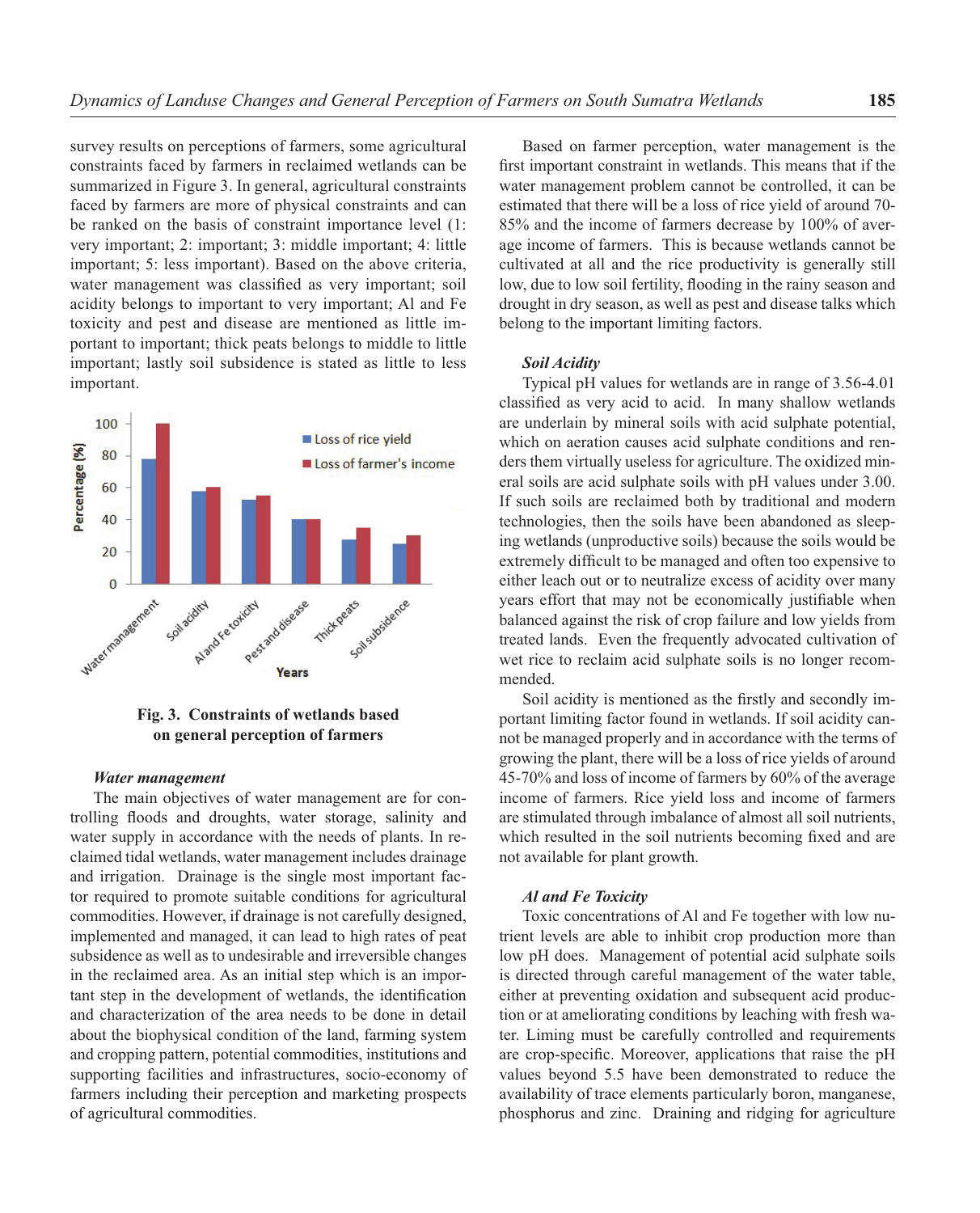can result in the formation of acid sulphate soils. In wetlands with a pronounced seasonality of rainfall, oxidation can penetrate deep into the soil profile, leading to an annual regeneration of acid sulphates. But depending on the acid sulphate potential as well as on climatic, hydrological and other factors, such acid-tolerant crops as oil palm, rubber, coffee, pineapple, cassava and coconuts can be grown successfully on wetland reclaimed by draining and ridging, if water tables are carefully managed to prevent acids and salts from reaching root-zone level.

Al and Fe toxicity includes the secondly to fourthly important limiting factor depending on the location where the wetlands are located. Al and Fe toxicity is very necessary to be controlled, so that the loss of rice yield (40-65%) and income loss of farmers (55%) can be minimized.

#### *Pest and Disease*

Once wetlands are drained and chemically treated, for example conditions for micro-organisms - some beneficial and others are not - enhanced. Similarly, weeds (especially *Scirpus* sp.) in rice fields, as well as mammalian and insect pests, can reduce crop yields by competition and consumption or destruction the crops, respectively. Further, the alteration of wetland habitat also creates new niches for the vectors of malaria and other arthropod-borne diseases in humans, since one general aspect of the ecology of human diseases is that their vectors are to be found in man-made or man-modified environments. The large-scale clearances of mangroves, for example, in many parts of Banyuasin have created suitable conditions to the breeding of malaria vectors. On the other hand, malaria vectors are not endemic in Banyuasin mangroves that are relatively undisturbed or where clearings are small or temporary.

Pest and disease can be mentioned as the secondly to fourthly important limiting factor depending on the location where the wetlands are sited. Wetlands located near the stagnant water are more dominant to create problems not only for human life, but also for plant growths because there are a lot of pest and disease well distributed. Pest and disease is very necessary to be controlled, so that the loss of rice yield (30- 40%) and income loss of farmers (40%) can be minimized.

### *Thick Peats*

Most peatlands are chemically rich eutrophic peats that are organically highly productive when managed properly. Most peatlands are already under cultivation*,* since for the most part the Banjarese and Buginese have carefully selected them for their spontaneous agricultural settlements. Peatlands that remain available for settlement are mostly the relatively nutrient-poor, interfluvial oligotrophic peats.

The traditional agricultural technology of the Banjarese and Buginese, developed empirically in coastal wetlands over many decades, if not longer, does not appear to be deleterious in eutrophic peatlands; but even the minor perturbations that such technologies can induce in oligotrophic peat cause major and rapid deterioration. Further, earlier efforts to reclaim oligotrophic peats and areas underlain by potentially acid sulphate soils have a dismal record, several hundred thousand ha of wetlands having been created as a result*.* As it has been demonstrated, reclamation of infertile tidal wetlands is problematical even where acid sulphate potentials are absent, and such soils remain marginal economically when reclaimed. However, problems can be avoided if soils remain permanently inundated, as under normal swamp forest conditions, and undrained peats can be used to produce sustained yields of sago palms *(Metroxylon* sp.). Rice can also be produced on undrained peats; but results have been disappointing, and poor plant growth and weed infestation need to be overcome by sophisticated and expensive reclamation, drainage and continuous leaching measures.

Peats deeper than 2.00 m are generally so lacking in nutrients and so difficult to manage that the capital investment required to reclaim them for agriculture is not economically sound. Since chemical fertilizers are expensive, the surface peat is commonly burned to liberate plant nutrients, to raise pH values, to reduce pests and diseases, or to destroy toxic compounds. Opinions vary on the value of this practice. Certainly it is deleterious on shallower peats, where there exists a danger of exposing the underlying soils with an acid sulphate soils.

Based on farmer perception, peatlands are not suitable for rice farming; therefore farmers try to avoid peatlands for their agricultural activity. Therefore thick peats can be mentioned as the third to fourth important constraint in wetlands. This means that if the thick peats cannot still be avoided, it can be estimated that there will be a loss of rice yield of around 25-30% and the income of farmers decrease by 35% of average income of farmers. This is because thick peats cannot be cultivated at all and the rice productivity is generally still low, due to low soil fertility, flooding in the rainy season and drought in dry season, as well as pest and disease talks which belong to the important limiting factors.

#### *Soil Subsidence*

Soil subsidence in wetlands, however, is an inevitable and continuous result of drainage, a consequence that can be controlled, but never entirely halted. Two classes of subsidence have been recognized. 'Initial subsidence', a reorientation and denser packing of peat content, follows the lowering of water tables by drainage and may attain rates in deep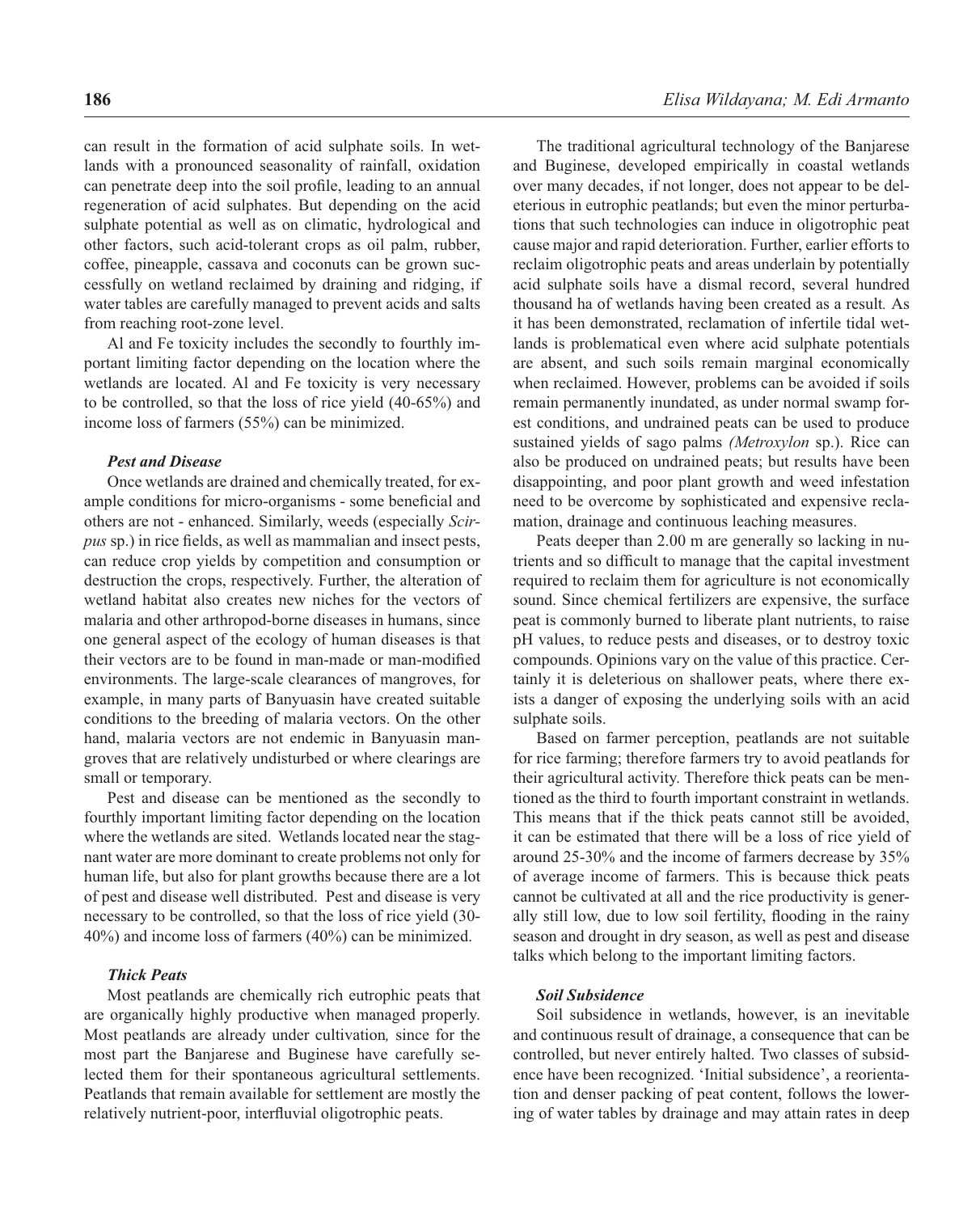peat of 2-4 cm a year. 'Continuous subsidence' then follows at lower and more gradual rates: it usually results from the gradual decomposition of peat accelerated by agricultural practices, and at rates determined by them in combination with climatic conditions and biophysical factors inherent in the peat. Rates of continuous subsistence are generally difficult to estimate, although those of 2-5 cm a year would threaten the viability, since little peat would remain by the mid-2017s.

The subsistence impact on the reclaimed wetlands is determined by a combination of factors, the principal of which are such physical elements as shrinkage, settlement and compaction, biochemical oxidation, together with burning and the removal of organic matter during land clearance and subsequent agricultural activities. As a consequence, irreversible changes may occur in the colloidal structure of soils, which affects their capacity to retain water, as well as the degradation of the organic matter into a fine power which is susceptible to accelerated erosion and is of low agricultural value. Initial subsidence can be controlled by maintaining water tables as high as crops will tolerate; hence wet rice is the usual crop planted on peat soils. Reduction of continuous subsistence depends on minimizing the exposure of the reclaimed surface to direct sunlight, usually by cover crops. Rates of peat loss could also be greatly reduced by eliminating burning and by up-grading other agricultural practices peatlands are usually acidic.

Soil subsidence belongs to the fourthly to fifthly important limiting factor found in wetlands. If soil subsidence cannot be managed properly and in accordance with the terms of growing the plant, there will be a loss of rice yields of around 20-30% and loss of income of farmers by 30% of the average income of farmers. Rice yield loss and income of farmers are stimulated through media loss for plant growth, which resulted in the soil nutrients becoming fixed and are not available for plant growth.

# **Conclusion**

Based on the above research results and discussion, it can be concluded that the greatest wetland transformation was done through transmigration schemes, where public infrastructure has been built to wetlands reclamation for agricultural purposes in a broad sense. Not all wetlands are suitable for food crops, if they are not suitable for food crops and are still cultivated for food crops, then wetland degradation and farming costs will be very high. Agricultural constraints faced by farmers are more of physical constraints, namely water management, soil acidity, Al and Fe toxicity, pest and disease, thick peats, and soil subsidence. Almost all constraints decreased rice yields of around 20-85% and income of farmers in the range of 30-100%.

#### Acknowledgements

Goodness, friendliness and patience of post-graduate and undergraduate students and local people have made this research possible both in the field and the laboratory. The authors would like to thank the Sriwijaya University and the Agriculture Faculty of the Sriwijaya University who have funded this research. This research was fully funded through "Penelitian Unggulan Profesi" by Sriwijaya University. Thanks are also given to all people who have supported this research at each stage and are very helpful. Last but not least, many thanks go to our most helpful and always helpful assistant and translator to accompany the author in the research discussion.

### **References**

- **Adriani, D. and E. Wildayana**. 2015. Integration of economic growth and employment creation of the agricultural sector in Indonesia. *Jurnal Sosiohumaniora,* **18** (3): 204-212.
- **Altarawneh, M.** 2016. Determine the barriers of organic agriculture implementation in Jordan. *Bulg. J. Agric. Sci.,* **22:** 10-15.
- **Anik, A.R., Md.A. Salam and S. Rahman**, 2017. Drivers of production and efficiency of onion cultivation in Bangladesh. *Bulg. J. Agric. Sci.*, **23** (1): 34-41.
- **Armanto, M.E.,** 2014. Spatial mapping for managing oxidized pyrite (FeS<sub>2</sub>) in South Sumatra wetlands, Indonesia. *Journal of Wetlands Environmental Managements,* **2**(2): 6-12.
- **Armanto, M.E. and E. Wildayana**. 2016. Land degradation analysis by landscape balance in *lebak* swamp Jakabaring South Sumatra. *Journal of Wetlands Environmental Managements,* **4**  (1): 1-6.
- **Armanto, M.E., M.A. Adzemi, E. Wildayana and M.S. Imanudin**. 2013. Land evaluation for paddy cultivation in the reclaimed tidal lowland in Delta Saleh, South Sumatra, Indonesia. *Journal of Sustainability Science and Management,* **8** (1): 32-42.
- **Armanto, M.E., M.S. Imanudin, E. Wildayana, H. Junedi and M. Zuhdi**. 2016a. Managing actual problems of peatsoils associated with soil acidity. *Sriwijaya Journal of Environment,* **1** (3): 58-63.
- **Armanto, M.E., R.H. Susanto and E. Wildayana**. 2017b. Functions of *lebak* swamp before and after landfills in Jakabaring South Sumatra. *Sriwijaya Journal of Environment,* **2** (1): 1-7.
- **Armanto M.E., E. Wildayana, M.S. Imanudin1, H. Junedi and Mohd. Zuhdi**. 2017a. Selected properties of peat degradation on different land uses and the sustainable management. *Journal of Wetlands Environmental Managements,* **5** (2): 14-22.
- **Bachev, H.**, 2017. Sustainability level of Bulgarian farms. *Bulg. J. Agric. Sci.,* **23** (1): 1-13.
- **Bagum, S.A., M. Billah, N. Hossain, S. Aktar and M.S. Uddin**, 2017. Detection of salt tolerant hybrid maize as germination